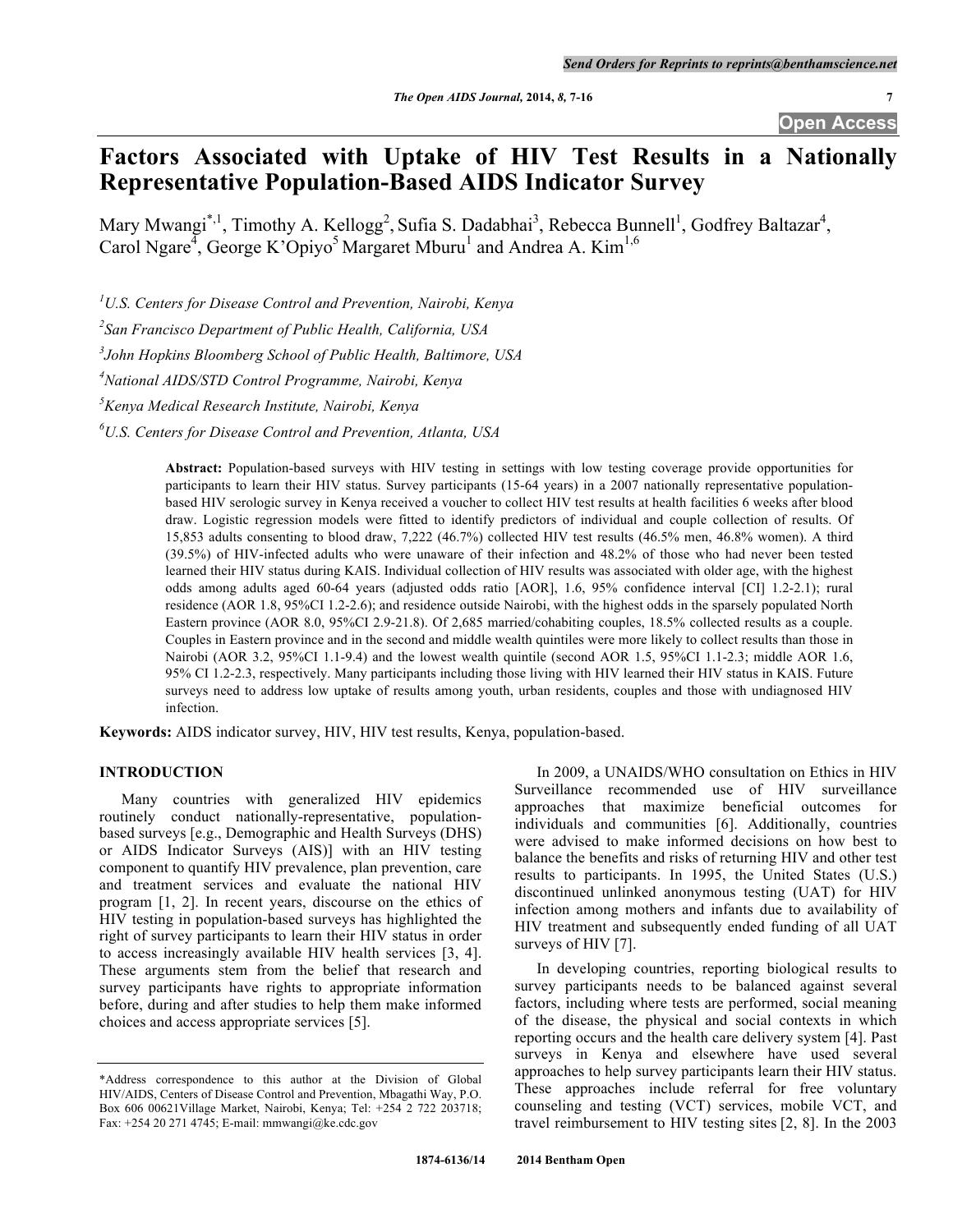Kenya DHS, participants were either referred to the nearest VCT site or to a mobile VCT site in regions with no VCT services to learn their HIV status [9]. The survey did not effectively measure uptake of VCT services among survey participants, however, available data indicate that females (15-49 years) who accessed VCT had a higher HIV prevalence (13%) compared to the national female HIV prevalence (9%) while male participants who accessed VCT had HIV prevalence similar to the national male HIV prevalence (5%).

Surveys that have directly returned results to participants have done so either in the home at the time of the interview [10] or they have made results available in designated health facilities after centralized laboratory testing [11]. In rural southwestern Uganda, rapid home-based HIV testing and counseling (HBTC) of population-based cohort study participants in selected clusters in a population-based serosurvey resulted in a significant three-fold  $(37%)$  increase of HIV testing and counseling compared to an uptake of less than 10% in previous surveys [12]. The 2007 Kenya AIDS Indicator Survey (KAIS) used a facility-based approach to inform participants of their HIV test results [11]. To inform planning of future surveys, we report uptake and describe the characteristics of individuals and couples who collected HIV test results in the 2007 KAIS and examine factors associated with individual and couple collection of results.

#### **METHODS**

The 2007 KAIS was a cross-sectional, two stage cluster sampling survey of Kenyan adults aged 15-64 years designed to provide national and provincial estimates of sociodemographic, behavioral, and biologic correlates of HIV infection. In addition to a structured questionnaire, venous blood samples were drawn from consenting participants for HIV antibody testing (Vironostika HIV-1/2 antigen/antibody EIA for screening, Murex HIV.1.2.O EIA for confirmation, with discrepancies resolved by Roche Amplicor HIV DNA PCR v1.5). For participants who could not provide venous blood, dried blood spots were collected for HIV testing (Vironostika HIV UNIFORM II Plus O v 3.3 and Murex HIV 1.2.0). Samples were tested at the Kenya National HIV Reference Laboratory and underwent quality assurance testing at the Kenya Medical Research Institute laboratory. Final HIV test results were recorded by laboratory staff on a paper form using a participant's unique study identification number and delivered to selected health facilities in each survey cluster.

## **Collection of Test Results**

Participants were encouraged by the survey teams to collect test results with their spouse or sexual partner and informed that results would be available approximately 6 weeks after the blood draw. Results were available at two facilities; a health facility within the study cluster and one outside the cluster to provide an option for those concerned about confidentiality at facilities in the study cluster. Survey teams issued a test results voucher to participants who consented to blood draw. The voucher had a unique study identification number and sex of the participant; the facility name, location and operating hours; and beginning and end dates when results would be available.

A team of 202 trained and experienced counselors provided results and counseling to participants. Counselors were trained on clinical aspects of HIV prevention and treatment of HIV and STIs, partner testing and disclosure, basic counseling techniques and the approved protocol for returning results to participants. Participants with valid vouchers received test results and counseling in a private room in the health facility. Couples were first counseled individually and upon informed consent from both parties, counseled as a couple. Participants received standard counseling messages and informational brochures on HIV prevention, care and treatment of HIV and STIs and condoms. Counselors used a facility directory to refer participants for follow-up services as needed. Participants with non-reactive results were counseled on prevention and reminded that test results represented their status at the time of sample collection. After each counseling session, counselors recorded the participant's sex, whether the participant received results individually or with a partner, and referrals on the counselor results form. Participants were given a period of one-month to collect test results, after which all results forms were returned to the National AIDS and STI Control Program for data entry.

#### **Data Collection and Statistical Analysis**

Data from results forms were double-entered into EPI Info Version 3.0 (U.S. Centers for Disease Control and Prevention) and analyzed using SAS version 9.2 (SAS Institute Inc, Cary North Carolina, USA). All analyses were weighted and adjusted for complex survey design. Bivariate and multivariate analyses were conducted to examine differences in results uptake by socio-demographic, behavioral and serological characteristics. The analyses included proportions, odds ratios (OR), adjusted odds ratios (AOR) and 95% confidence intervals (CI). We used a Rao-Scott chi-square test to evaluate the association between uptake of HIV results and categorical variables. Variables significantly associated with the outcomes of interest (individual collection of results and collection of results as a couple) with  $p < 0.2$  in the bivariate analysis were included in logistic regression models. Variables that remained associated with the outcome in the final model at a significance level of  $p < 0.05$  were considered independent predictor variables.

A secondary analysis was conducted among KAIS participants who identified as the spouse or co-habiting partner of another KAIS participant to assess rates of test collection among married and cohabiting couples. We excluded couples in which a KAIS participant collected results with a non-KAIS partner. Each respondent within the couple was evaluated separately to determine whether they had collected results with their partner or individually. We describe the socio-demographic, behavioral, knowledge and serological characteristics of couples that collected HIV test results and assess factors associated with receiving results as a couple.

## **Ethics**

The survey protocol was approved by the Ethical Review Committee at the Kenya Medical Research Institute (KEMRI) and the Institutional Review Board at the U.S. Centers for Diseases Control and Prevention (CDC). Survey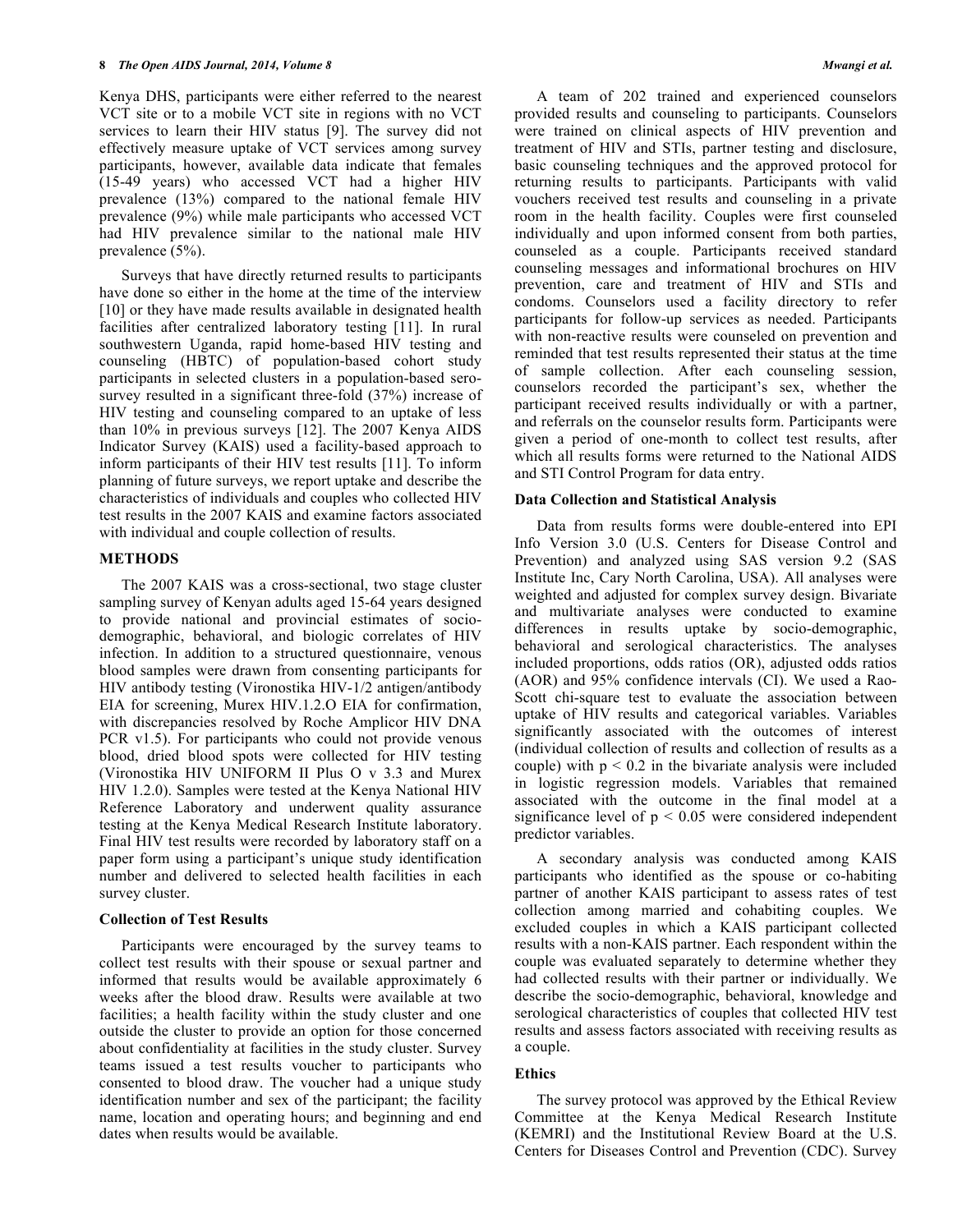participants provided separate verbal informed consent to participate in the interview, blood draw and for storage of their blood specimens for future testing.

#### **RESULTS**

#### **Socio-Demographic Characteristics of Participants who Collected HIV Test Results**

Overall the median number of days between blood sample collection and results collection was 67days (9.6 weeks). Unexpected delays in the laboratory, health facilities and displacement of participants and counselors due to the 2007-2008 post-election violence delayed delivery of results in a small number of study clusters.

Of 15,853 participants who consented to blood draw, 7,222 (46.7%) collected their test results (46.5% of men, 46.8% of women, p = 0.835) (Table **1**). Individual collection of results increased with age with uptake ranging from 41.3% (ages 25-29) to 59.6% (ages 60-64),  $p < 0.001$ . Adults who had never been married or cohabited had the lowest uptake of tests results (41.4%) compared with those currently married or cohabitating (48.9%) or widowed  $(53.5\%)$ ,  $p < 0.001$ ]. Rural residents were nearly two times more likely to collect results (52.7%) than urban residents  $(26.9\% \text{, } p \leq 0.001)$ ; collection of test results was highest in the sparsely populated North Eastern province (77.7%) and lowest in Nairobi, the capital city  $(13.9\%)$ ,  $p < 0.001$ .

#### **HIV Testing, Knowledge of HIV Status, Serological and Behavioral Characteristics**

Overall, HIV prevalence among those who collected their results was 6.1% (95% CI 5.3-7.0) compared with 7.9% (95% CI 7.1-8.8),  $(p = 0.002)$  among those who did not collect results (data not shown). Among HIV-infected adults, uptake was 40.3% compared to 47.2% among those with no HIV infection ( $p = 0.002$ ), irrespective of whether they knew their HIV status or not. Adults who expressed willingness to be tested for HIV at home were more likely to collect results than those not willing to be tested at home (46.8% *vs* 43.1%,  $p = 0.041$ ; however, 87.2% of adults who did not collect their HIV results expressed willingness to be tested for HIV at home (data not shown).

Participants who had never been tested for HIV or had ever been tested but did not receive their last HIV test results were more likely to collect results (48.2%) than those who had been tested previously and received their last HIV test result (42.8%),  $p < 0.001$ . More than a third (39.5%) of HIVinfected adults who had incorrect knowledge of their HIV status and close to half of HIV-uninfected adults (48.7%) who did not know their HIV status collected their results.

Overall, sexually-active adults who reported unprotected last sex with a partner of unknown or known discordant HIV status in the past year were more likely to collect their results than those who reported using a condom at last sex e (48.4% *vs*  $38.0\%$ ,  $p < 0.001$ ). Nevertheless, sexually-active women who reported unprotected last sex with a partner of unknown or known discordant HIV status in the past year were more likely to collect results (48.6%) compared to men who reported unprotected sex with a partner of unknown or known discordant HIV status in the past year (35.8%,

p <0.001, data not shown). Participants with accepting attitudes towards people with HIV/AIDS were less likely to collect results compared to those with low acceptance of people with HIV/AIDS (43.6% *vs* 49.3%, p < 0.001).

In multivariate analysis (Table **2**), the odds of individual collection of results (Table **2**) increased significantly with age compared to the youngest age group (15-24 years), with the highest odds among adults aged 60-64 years (AOR 1.6, 95% CI 1.2-2.1). Collection of results was significantly higher among persons living in rural areas (AOR 1.8, 95%) CI 1.2-2.6), residence in all provinces compared to Nairobi (see Table 2 for AORs,  $p < 0.001$ ) and among persons who reported willingness to be tested for HIV at home (AOR 1.2, 95%CI 1.0-1.4). Moreover, HIV-infected adults who believed they were HIV-negative based on their last HIV test and those who had never been tested for HIV were significantly less likely to collect results (AOR 0.8, 95%CI 0.6-0.9) compared to those who correctly knew their HIV status.

#### **Collection of Results Among Couples**

Of the 9,691 households sampled, 2,752 married or cohabiting couples (head of household and his/her primary partner) completed interviews and consented to blood draw [11]. We excluded 67 couples either because one partner collected results with a non-KAIS partner (n=60) or because of missing information on how they collected results (n=7). Overall, 18.5% of 2,685 KAIS couples collected results as a couple (Table **3**); 44.4% had either one or both partners collect results individually; and for 37.1% of couples, both partners did not collect results (data not shown).

Couples living in rural areas were more likely to collect results together compared to those in urban areas (20.3% *vs* 9.0%,  $p \le 0.001$ ). Couples in Eastern province had the highest test result uptake (26.9%) while those in Nairobi had the lowest  $(5.1\%)$ . Couples in the second  $(22.3\%)$ , middle (23.2%) and fourth (20.2%) wealth quintiles were twice as likely to collect results compared to those in the highest wealth quintile (10.8%).

There was no significant difference in collection of results by prior HIV testing history, awareness of VCT, knowledge of HIV discordance and knowledge of couple HIV status (Table **3**). Of HIV discordant couples who did not know their HIV status, 22.3% collected test results. Similarly, only (15.7%) of the 74 HIV concordant positive couples who did not know their HIV status collected results.

In multivariate analysis, collection of results among couples was significantly associated with living in Eastern province (AOR 4.8, 95% CI 2.0-11.5) compared to residence in Nairobi province; and being in the second (AOR 1.5, 95% CI 1.1-2.1) and middle (AOR 1.5, 95% CI 1.1-2.1) wealth quintiles compared to the lowest wealth quintile (Table **4**).

#### **DISCUSSION**

Returning HIV test results through health facilities in the 2007 KAIS resulted in close to half of the survey participants learning their HIV status, higher than the national uptake of lifetime HIV testing of 33% found in KAIS [11]. Moreover, 42.8% of all participants who had never been tested for HIV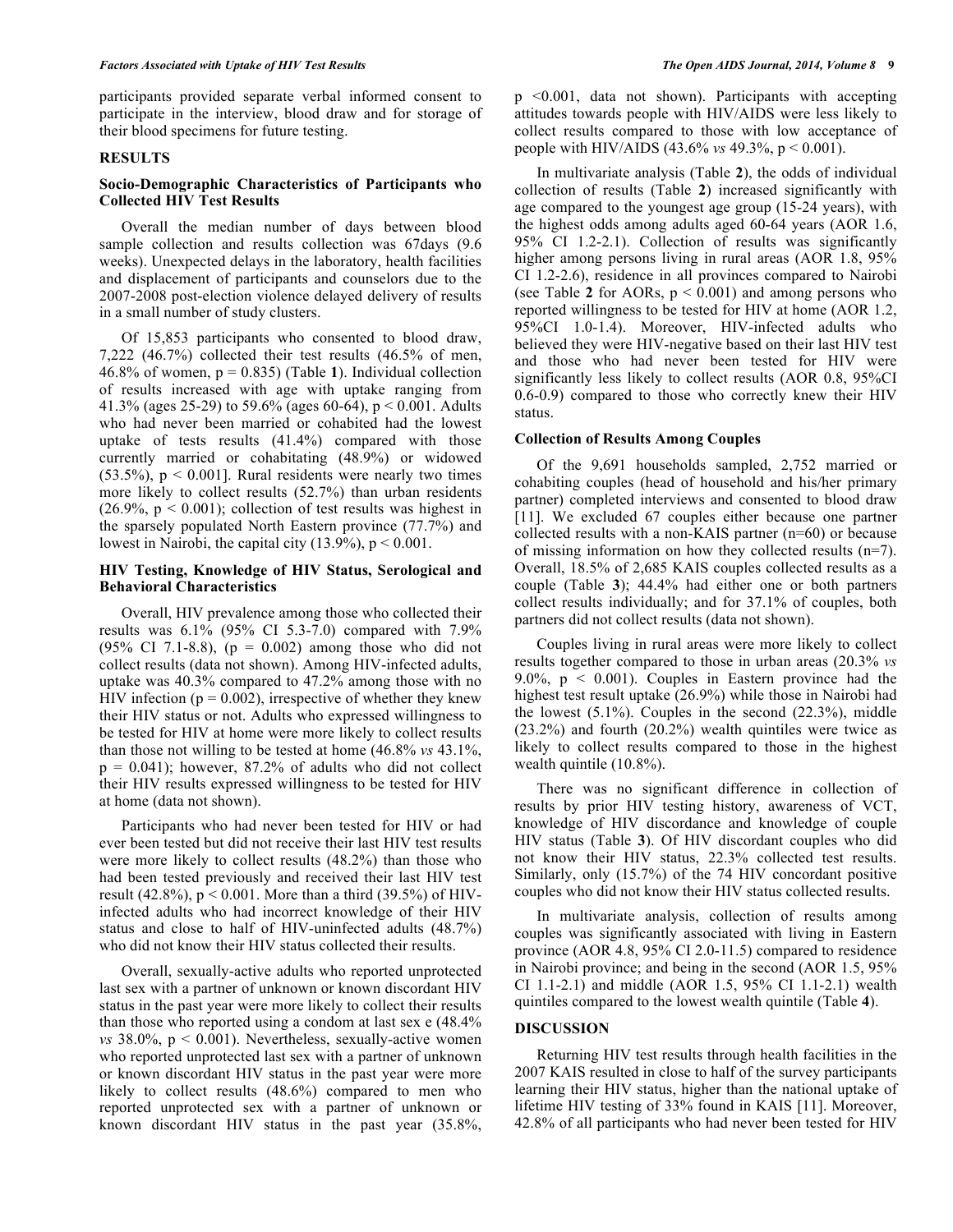## **Table 1. Characteristics of Men and Women (Age 15-64 Years) who Collected HIV Test Results in the 2007 Kenya AIDS Indicator Survey**

| Characteristic             | <b>Total</b> | <b>No. Collected Results</b> | Weighted % | 95% CI          | p-Value |  |
|----------------------------|--------------|------------------------------|------------|-----------------|---------|--|
| Total                      | 15,853       | 7222                         | 46.7       | $(43.8 - 49.5)$ |         |  |
| <b>Sex</b>                 |              |                              |            |                 |         |  |
| Male                       | 6804         | 3058                         | 46.5       | $(43.4 - 49.7)$ | 0.835   |  |
| Female                     | 9049         | 4164                         | 46.8       | $(43.8 - 49.7)$ |         |  |
| Age group                  |              |                              |            |                 |         |  |
| 15-24                      | 5135         | 2114                         | 42.8       | $(39.5 - 46.1)$ | < 0001  |  |
| 25-29                      | 2219         | 907                          | 41.3       | $(37.9 - 44.8)$ |         |  |
| 30-39                      | 3554         | 1603                         | 45.7       | $(42.4 - 48.9)$ |         |  |
| 40-49                      | 2599         | 1327                         | 53.7       | $(49.7 - 57.8)$ |         |  |
| 50-59                      | 1749         | 915                          | 52.6       | $(48.4 - 56.8)$ |         |  |
| 60-64                      | 597          | 356                          | 59.6       | $(54.7 - 64.5)$ |         |  |
| <b>Marital Status</b>      |              |                              |            |                 |         |  |
| Never married              | 4523         | 1786                         | 41.4       | $(38.2 - 44.7)$ | < 0.001 |  |
| Separated/divorced         | 919          | 393                          | 43.6       | $(38.7 - 48.4)$ |         |  |
| Widowed                    | 772          | 403                          | 53.5       | $(48.3 - 58.6)$ |         |  |
| Married/cohabiting         | 9639         | 4640                         | 48.9       | $(45.8 - 52.0)$ |         |  |
| Residence                  |              |                              |            |                 |         |  |
| Urban                      | 3922         | 962                          | 26.9       | $(20.9 - 32.8)$ | < 0001  |  |
| Rural                      | 11,931       | 6260                         | 52.7       | $(49.3 - 56.0)$ |         |  |
| <b>Province</b>            |              |                              |            |                 |         |  |
| Nairobi                    | 1811         | 275                          | 13.9       | $(10.2 - 17.6)$ | < 0.001 |  |
| Central                    | 2277         | 999                          | 43.6       | $(35.8 - 51.3)$ |         |  |
| Coast                      | 1773         | 728                          | 42.9       | $(34.3 - 51.5)$ |         |  |
| Eastern                    | 2553         | 1479                         | 59.8       | $(52.7 - 67.0)$ |         |  |
| North Eastern              | 753          | 557                          | 77.7       | $(64.3-91.1)$   |         |  |
| Nyanza                     | 2380         | 1060                         | 45.4       | $(37.5 - 53.3)$ |         |  |
| <b>Rift Valley</b>         | 2268         | 1068                         | 49.5       | $(42.9 - 56.2)$ |         |  |
| Western                    | 2038         | 1056                         | 50.8       | $(42.9 - 58.6)$ |         |  |
| Education                  |              |                              |            |                 |         |  |
| No education               | 2214         | 1291                         | 56.3       | $(50.3 - 62.3)$ | < 0.001 |  |
| Incomplete primary         | 4499         | 2220                         | 50.6       | $(46.8 - 54.4)$ |         |  |
| Complete primary           | 3802         | 1747                         | 47.9       | $(44.4 - 51.5)$ |         |  |
| Secondary $\hspace{0.1mm}$ | 5338         | 1964                         | 39.2       | $(35.8 - 42.6)$ |         |  |
| Wealth Index <sup>1</sup>  |              |                              |            |                 |         |  |
| Lowest                     | 2758         | 1570                         | 56.1       | $(50.0 - 62.3)$ | < 0.001 |  |
| Second                     | 2913         | 1555                         | 53.0       | $(48.6 - 57.3)$ |         |  |
| Middle                     | 3049         | 1563                         | 52.2       | $(48.1 - 56.3)$ |         |  |
| Fourth                     | 3095         | 1364                         | 46.2       | $(42.0 - 50.3)$ |         |  |
| Highest                    | 4038         | 1170                         | 32.9       | $(27.8 - 37.9)$ |         |  |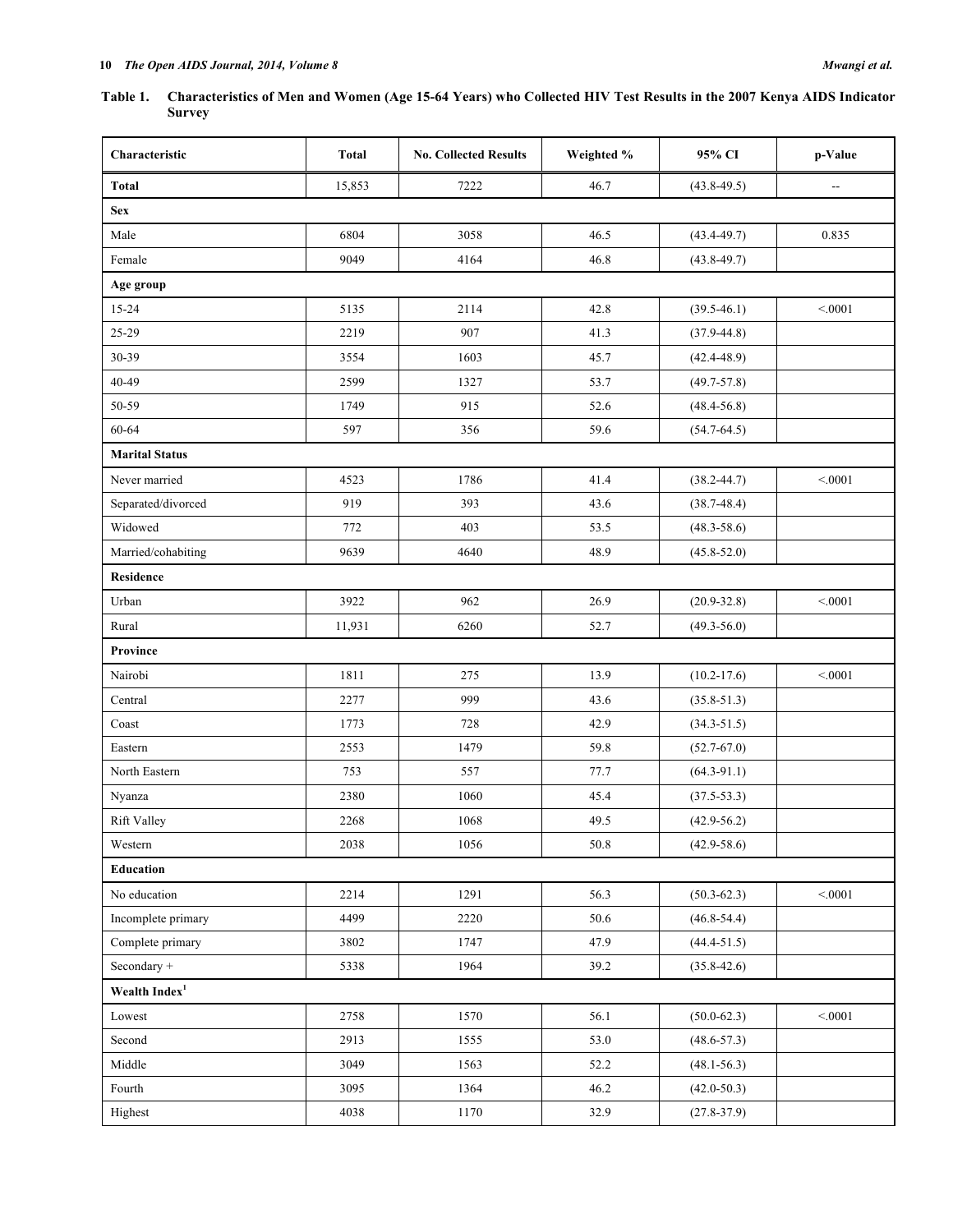|                                                                                                            |              |                              |            |                 | (Table 1) contd |  |
|------------------------------------------------------------------------------------------------------------|--------------|------------------------------|------------|-----------------|-----------------|--|
| Characteristic                                                                                             | <b>Total</b> | <b>No. Collected Results</b> | Weighted % | 95% CI          | p-Value         |  |
| Accepting attitudes towards people with HIV/AIDS <sup>2</sup>                                              |              |                              |            |                 |                 |  |
| Yes                                                                                                        | 7870         | 3249                         | 43.6       | $(40.4 - 46.7)$ | < 0001          |  |
| No                                                                                                         | 7610         | 3685                         | 49.3       | $(46.1 - 52.5)$ |                 |  |
| Heard of VCT <sup>3</sup>                                                                                  |              |                              |            |                 |                 |  |
| Yes                                                                                                        | 13,419       | 5765                         | 45.1       | $(42.2 - 48.0)$ | 0.0001          |  |
| No/Don't Know/Unsure                                                                                       | 2061         | 1169                         | 55.0       | $(49.6 - 60.3)$ |                 |  |
| Willingness to be tested for HIV at home <sup>3</sup>                                                      |              |                              |            |                 |                 |  |
| Yes                                                                                                        | 13,550       | 6,102                        | 46.8       | $(43.9 - 49.8)$ | 0.0410          |  |
| No/Don't know/Unsure                                                                                       | 1930         | 832                          | 43.1       | $(39.1 - 47.1)$ |                 |  |
| HIV testing history <sup>3</sup>                                                                           |              |                              |            |                 |                 |  |
| Yes                                                                                                        | 5244         | 2137                         | 42.8       | $(39.4 - 46.2)$ | < 0001          |  |
| No/Never received results                                                                                  | 10,236       | 4797                         | 48.2       | $(45.2 - 51.1)$ |                 |  |
| HIV status <sup>4</sup>                                                                                    |              |                              |            |                 |                 |  |
| HIV-negative                                                                                               | 14,723       | 6802                         | 47.2       | $(44.3 - 50.1)$ | .0021           |  |
| HIV-positive                                                                                               | 1104         | 411                          | 40.3       | $(35.4 - 45.2)$ |                 |  |
| Knowledge of HIV status <sup>4</sup>                                                                       |              |                              |            |                 |                 |  |
| Correct knowledge of HIV status                                                                            | 4728         | 1942                         | 43.0       | $(39.5 - 46.5)$ | < 0.001         |  |
| Incorrect knowledge, HIV infected                                                                          | 913          | 327                          | 39.5       | $(34.5 - 44.5)$ |                 |  |
| Incorrect knowledge, HIV uninfected                                                                        | 9637         | 4577                         | 48.7       | $(45.7 - 51.7)$ |                 |  |
| Not willing to disclose HIV status                                                                         | 549          | 367                          | 56.6       | $(46.0 - 67.2)$ |                 |  |
| Unprotected last sex with partner of unknown or known HIV discordant status in past 12-months <sup>5</sup> |              |                              |            |                 |                 |  |
| Yes                                                                                                        | 9925         | 4720                         | 48.4       | $(45.4 - 51.4)$ | < 0.001         |  |
| No <sup>6</sup>                                                                                            | 1640         | 589                          | 38.0       | $(33.4 - 42.6)$ |                 |  |

<sup>1</sup>A composite measure of the living standards of a household, based on household ownership of selected assets, materials used for houshing construction, access to water and sanitation. Households in the sample are placed on a continuous scale of relative wealth using principal components analysis. Individuals are ranked according to the household score and the sample is divided into five groups with an equal number of indiviuals (quintiles).

<sup>2</sup>Based on a composite score derived from responses to four questions on attitudes towards people living with HIV/AIDS. Analysis excludes 373 respondents who had never heard of AIDS.

<sup>3</sup>Excludes 373 adults who reported they had never heard of AIDS.

4 Excludes 26 adults with indeterminate HIV results.

<sup>5</sup>Includes participants who reported sexual activity in the past 12 months; excludes 5 adults with missing information on sexual behavior.

**6** Includes HIV-infected adults who had unprotected sex with a known concordant HIV positive partner.

Participants with no education and those in the lowest wealth quintile had the highest collection rates (56.3% and 56.1%, respectively) while those with secondary or higher education and in the highest wealth quintile had the lowest uptake (39.2% and 32.9%, respectively).

and over a third (39.4%) of those living with HIV but unaware due to never testing in the past collected their HIV test results. These findings demonstrate that in Kenya and other countries with similar HIV epidemics and social contexts, population-based surveys can contribute towards universal awareness of HIV status while still meeting a country's HIV surveillance needs.

Individual collection of HIV test results increased with age and was associated with rural residence, willingness to be tested for HIV at home and correct knowledge of HIV status. The high results collection rate among rural residents and those living outside Nairobi province could be attributed to the limited availability or accessibility of routine HIV testing services in rural areas compared to urban areas, including Nairobi. The KAIS survey may have presented a unique opportunity for participants living in underserved regions to learn their HIV status. Similarly, survey response rates were higher among households and residents in rural clusters than in urban clusters [11]. Additionally, our analysis identified segments of the surveyed population that are less likely to collect HIV test results through health facilities, highlighting the need to consider alternative approaches in future surveys that could increase uptake of results among the youth, urban residents and persons living with undiagnosed HIV infection.

The 2007 KAIS [11] found high acceptance of HIV HBTC nationally (83.5% among adults 15-64 years). This finding and the high acceptance of HBTC among participants who did not collect their HIV test results in our analysis suggest that offering HBTC within a survey could increase knowledge of HIV status among survey participants.

We encouraged all survey participants to collect results with their sexual/marital partners. However, only two out of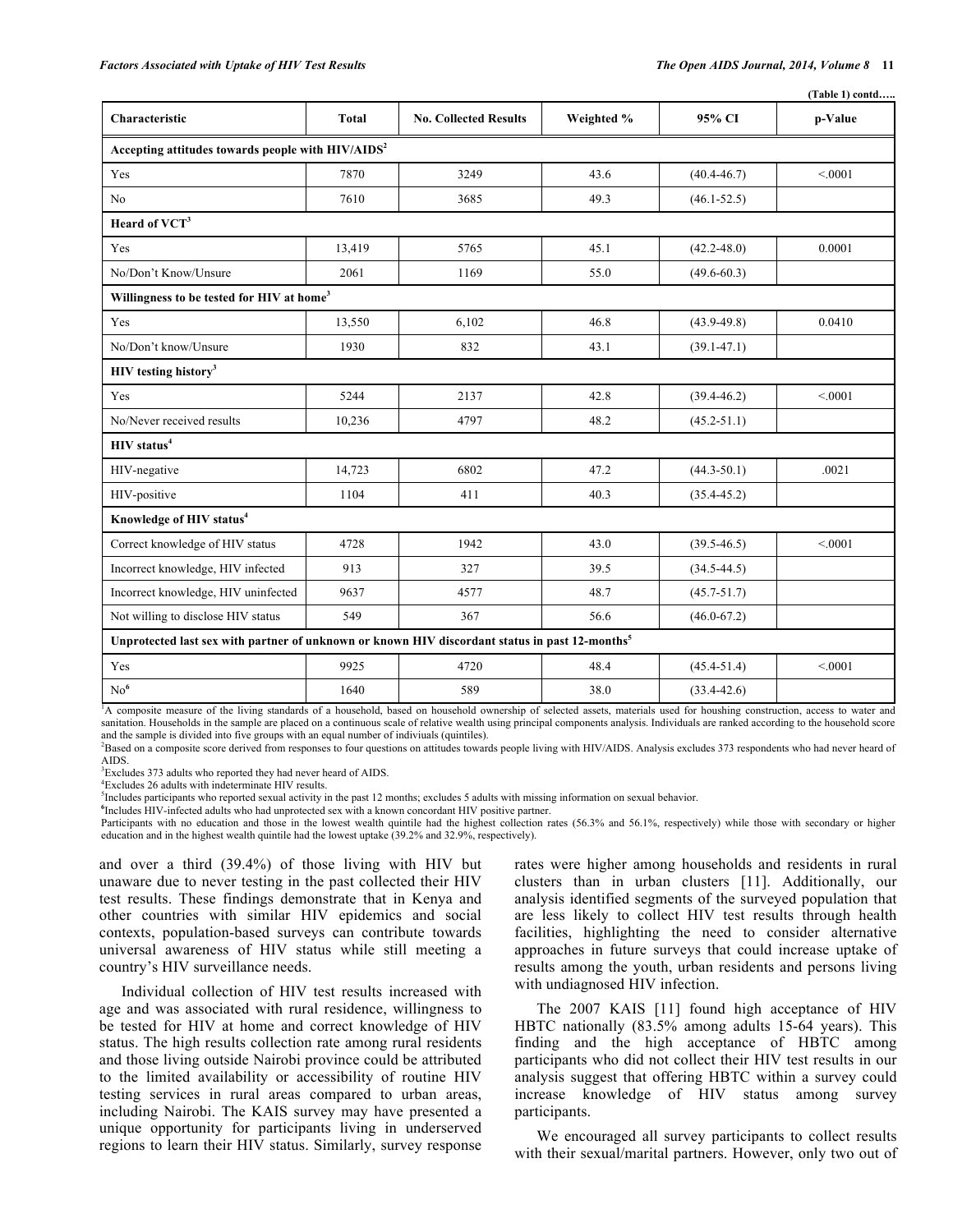| Characteristic                           | Unadjusted Odds Ratio (95% CI) | p-Value                  | Adjusted Odds Ratio (95% CI) <sup>1</sup> | p-Value                  |  |  |
|------------------------------------------|--------------------------------|--------------------------|-------------------------------------------|--------------------------|--|--|
| <b>Sex</b>                               |                                |                          |                                           |                          |  |  |
| Male                                     | 1.0                            | $\overline{\phantom{a}}$ | 1.0                                       | $\overline{\phantom{a}}$ |  |  |
| Female                                   | $1.01(0.93-1.10)$              | 0.8351                   | $1.01(0.93-1.11)$                         | 0.7860                   |  |  |
| Age group                                |                                |                          |                                           |                          |  |  |
| 15-24                                    | 1.0                            | $\overline{\phantom{a}}$ | 1.0                                       | $\overline{\phantom{a}}$ |  |  |
| 25-29                                    | $0.94(0.84-1.06)$              | 0.2996                   | $0.95(0.83 - 1.10)$                       | 0.5104                   |  |  |
| 30-39                                    | $1.12(1.00-1.26)$              | 0.0463                   | $1.04(0.89-1.22)$                         | 0.5887                   |  |  |
| 40-49                                    | $1.55(1.38-1.75)$              | < 0001                   | $1.36(1.14-1.63)$                         | 0.0005                   |  |  |
| 50-59                                    | $1.48(1.27-1.73)$              | < 0.001                  | $1.25(1.02-1.53)$                         | 0.0293                   |  |  |
| 60-64                                    | $1.97(1.60-2.44)$              | < 0.001                  | $1.61(1.23-2.11)$                         | 0.0005                   |  |  |
| <b>Residence</b>                         |                                |                          |                                           |                          |  |  |
| Urban                                    | 1.0                            | $\overline{a}$           | 1.0                                       |                          |  |  |
| Rural                                    | $3.03(2.17-4.21)$              | < 0.001                  | $1.80(1.24-2.61)$                         | 0.0020                   |  |  |
| <b>Province</b>                          |                                |                          |                                           |                          |  |  |
| Nairobi                                  | 1.0                            | $\overline{a}$           | 1.0                                       |                          |  |  |
| Central                                  | 4.78 (3.08-7.44)               | < 0001                   | $2.55(1.48-4.40)$                         | 0.0008                   |  |  |
| Coast                                    | $4.65(2.91 - 7.43)$            | < 0001                   | $2.93(1.70-5.04)$                         | 0.0001                   |  |  |
| Eastern                                  | $9.23(6.02 - 14.15)$           | < 0001                   | $4.66(2.71-8.02)$                         | < 0001                   |  |  |
| North Eastern                            | 21.58 (9.40-49.53)             | < 0001                   | 7.98 (2.92-21.79)                         | < 0001                   |  |  |
| Nyanza                                   | $5.14(3.30-8.01)$              | < 0001                   | 2.59 (1.47-4.58)                          | 0.0010                   |  |  |
| <b>Rift Valley</b>                       | $6.08(4.05-9.13)$              | < 0.001                  | 3.35 (1.94-5.79)                          | < 0001                   |  |  |
| Western                                  | $6.38(4.11-9.91)$              | < 0001                   | $3.22(1.84-5.64)$                         | < 0001                   |  |  |
| Willingness to be tested for HIV at home |                                |                          |                                           |                          |  |  |
| No/Don't know/Unsure                     | 1.0                            | $\overline{a}$           | 1.0                                       |                          |  |  |
| Yes                                      | $1.16(1.01-1.34)$              | 0.0421                   | $1.20(1.04-1.39)$                         | 0.0146                   |  |  |
| <b>Knowledge of HIV status</b>           |                                |                          |                                           |                          |  |  |
| Correct knowledge of HIV status          | 1.0                            | $\overline{\phantom{a}}$ | 1.0                                       | $\overline{\phantom{a}}$ |  |  |
| Incorrect knowledge, HIV- infected       | $0.86(0.71-1.06)$              | 0.1549                   | $0.75(0.61-0.93)$                         | 0.0080                   |  |  |
| Incorrect knowledge, HIV uninfected      | $1.26(1.12-1.41)$              | < 0001                   | $0.94(0.84-1.04)$                         | 0.2436                   |  |  |
| Not willing to disclose status           | $1.73(1.11-2.69)$              | 0.0152                   | $1.16(0.76-1.78)$                         | 0.4792                   |  |  |

1 Multivariate model controlled for all other variables in Table **2**. Marital status, education, wealth index, accepting attitudes towards persons living with HIV/AIDS and unprotected last sex with a partner of unknown or known HIV discordant status in the past 12 months were included in the model and were insignificant.

ten married/cohabiting adults collected results as a couple. Similar proportions of couples who had never been tested for HIV and of those living with HIV but unaware of their status learned their HIV status during KAIS. Given that most new HIV infections in Kenya occur among heterosexual couples [12, 13], the national HIV/AIDS program has prioritized couples testing, in part by scaling up HBTC. Of note, the next KAIS survey will offer HBTC to all survey participants, a shift that is expected to reach more couples and other segments of the population that were less likely to collect results through health facilities. The logistics of this approach, including participant and household burden needs careful consideration.

The test results uptake in KAIS could have been influenced by several factors. Owing to the 6-week delay in returning HIV test results to health facilities and referrals provided during the survey, some participants could have sought VCT and saw no need to collect survey results. Further, unexpected delays in the central laboratory and in health facilities following the 2007-2008 post-election violence in Kenya could have negatively affected collection of test results in affected study clusters.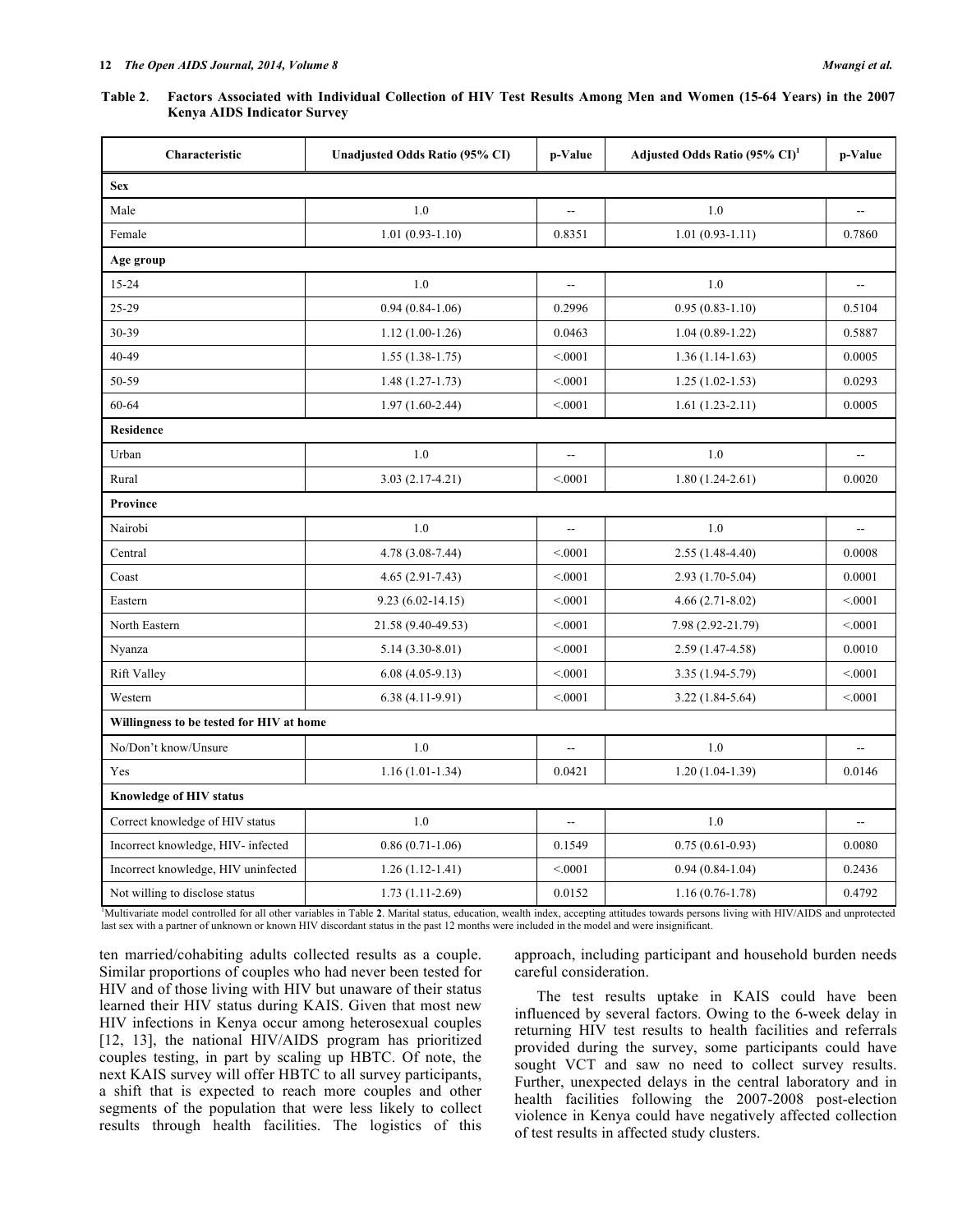#### **Table 3**. **Socio-Demographic, Behavioral and Serological Characteristics of Married and Cohabiting Men and Women (15-64 Years) in the 2007 Kenya AIDS Indicator Survey who Collected HIV Test Results as a Couple**

| <b>Couple Characteristic</b>                           | Number of Couples <sup>1</sup> | No. Collected Results as a Couple | Weighted % | 95% CI          | p-Value |  |  |  |
|--------------------------------------------------------|--------------------------------|-----------------------------------|------------|-----------------|---------|--|--|--|
| <b>Total</b>                                           | 2685                           | 462                               | 18.5       | $(15.8 - 21.2)$ | --      |  |  |  |
| <b>Residence</b>                                       |                                |                                   |            |                 |         |  |  |  |
| Rural                                                  | 2175                           | 423                               | 20.3%      | $(17.2 - 23.4)$ | 0.0006  |  |  |  |
| Urban                                                  | 510                            | 39                                | $9.0\%$    | $(4.7-13.3)$    |         |  |  |  |
| <b>Province</b>                                        |                                |                                   |            |                 |         |  |  |  |
| Nairobi                                                | 207                            | $\tau$                            | 5.1        | $(1.2-9.0)$     | 0.0042  |  |  |  |
| Central                                                | 375                            | 63                                | 17.0       | $(10.7 - 23.2)$ |         |  |  |  |
| Coast                                                  | 282                            | 33                                | 11.5       | $(5.8-17.1)$    |         |  |  |  |
| Eastern                                                | 411                            | 108                               | 26.9       | $(20.4 - 33.4)$ |         |  |  |  |
| North Eastern                                          | 141                            | 15                                | 13.1       | $(5.1 - 21.0)$  |         |  |  |  |
| Nyanza                                                 | 413                            | 68                                | 16.9       | $(10.8 - 23.0)$ |         |  |  |  |
| <b>Rift Valley</b>                                     | 439                            | 89                                | 21.2       | $(14.0 - 28.4)$ |         |  |  |  |
| Western                                                | 417                            | 79                                | 17.9       | $(10.5 - 25.3)$ |         |  |  |  |
| <b>Couple education level</b>                          |                                |                                   |            |                 |         |  |  |  |
| Both partners had no education                         | 251                            | 36                                | 15.9       | $(9.2 - 22.7)$  | 0.0570  |  |  |  |
| One or both partners had primary education             | 1291                           | 254                               | 20.5       | $(17.1 - 24.0)$ |         |  |  |  |
| One or both partners had secondary or higher education | 1143                           | 172                               | 16.4       | $(13.3-19.5)$   |         |  |  |  |
| <b>Wealth index</b>                                    |                                |                                   |            |                 |         |  |  |  |
| Lowest                                                 | 579                            | 83                                | 15.4       | $(11.0-19.8)$   | < 0001  |  |  |  |
| Second                                                 | 520                            | 113                               | 22.3       | $(17.5 - 27.0)$ |         |  |  |  |
| Middle                                                 | 535                            | 118                               | 23.2       | $(18.8 - 27.7)$ |         |  |  |  |
| Fourth                                                 | 523                            | 99                                | 20.2       | $(15.3 - 25.0)$ |         |  |  |  |
| Highest                                                | 528                            | 49                                | 10.8       | $(7.4-14.2)$    |         |  |  |  |
| Ever been tested for $HIV2$                            |                                |                                   |            |                 |         |  |  |  |
| Both never been tested                                 | 1257                           | 229                               | 20.0       | $(16.7 - 23.3)$ | 0.1912  |  |  |  |
| One partner had tested                                 | 898                            | 150                               | 17.7       | $(14.0 - 21.4)$ |         |  |  |  |
| Both partners had tested                               | 465                            | 67                                | 15.5       | $(10.9 - 20.1)$ |         |  |  |  |
| Ever heard of VCT <sup>3</sup>                         |                                |                                   |            |                 |         |  |  |  |
| Both partners had not heard                            | 216                            | 31                                | 16.8       | $(9.6-24.1)$    | 0.8679  |  |  |  |
| One partner had heard                                  | 439                            | 75                                | 18.1       | $(13.5 - 22.6)$ |         |  |  |  |
| Both partners had heard                                | 2030                           | 356                               | 18.7       | $(15.8 - 21.6)$ |         |  |  |  |
| Knowledge of HIV discordance                           |                                |                                   |            |                 |         |  |  |  |
| Both partners did not understand                       | 1974                           | 354                               | 19.3       | $(16.2 - 22.4)$ | 0.3213  |  |  |  |
| One partner understood                                 | 596                            | 92                                | 16.2       | $(12.0 - 20.3)$ |         |  |  |  |
| Both understood                                        | 115                            | 16                                | 16.5       | $(9.3 - 23.6)$  |         |  |  |  |
| Couple HIV status <sup>4</sup>                         |                                |                                   |            |                 |         |  |  |  |
| Concordant HIV-                                        | 2419                           | 419                               | 18.4       | $(15.6-21.1)$   |         |  |  |  |
| Concordant HIV+                                        | 94                             | 15                                | 19.1       | $(10.8 - 27.4)$ |         |  |  |  |
| Discordant                                             | 163                            | 28                                | 20.7       | $(13.9 - 27.5)$ |         |  |  |  |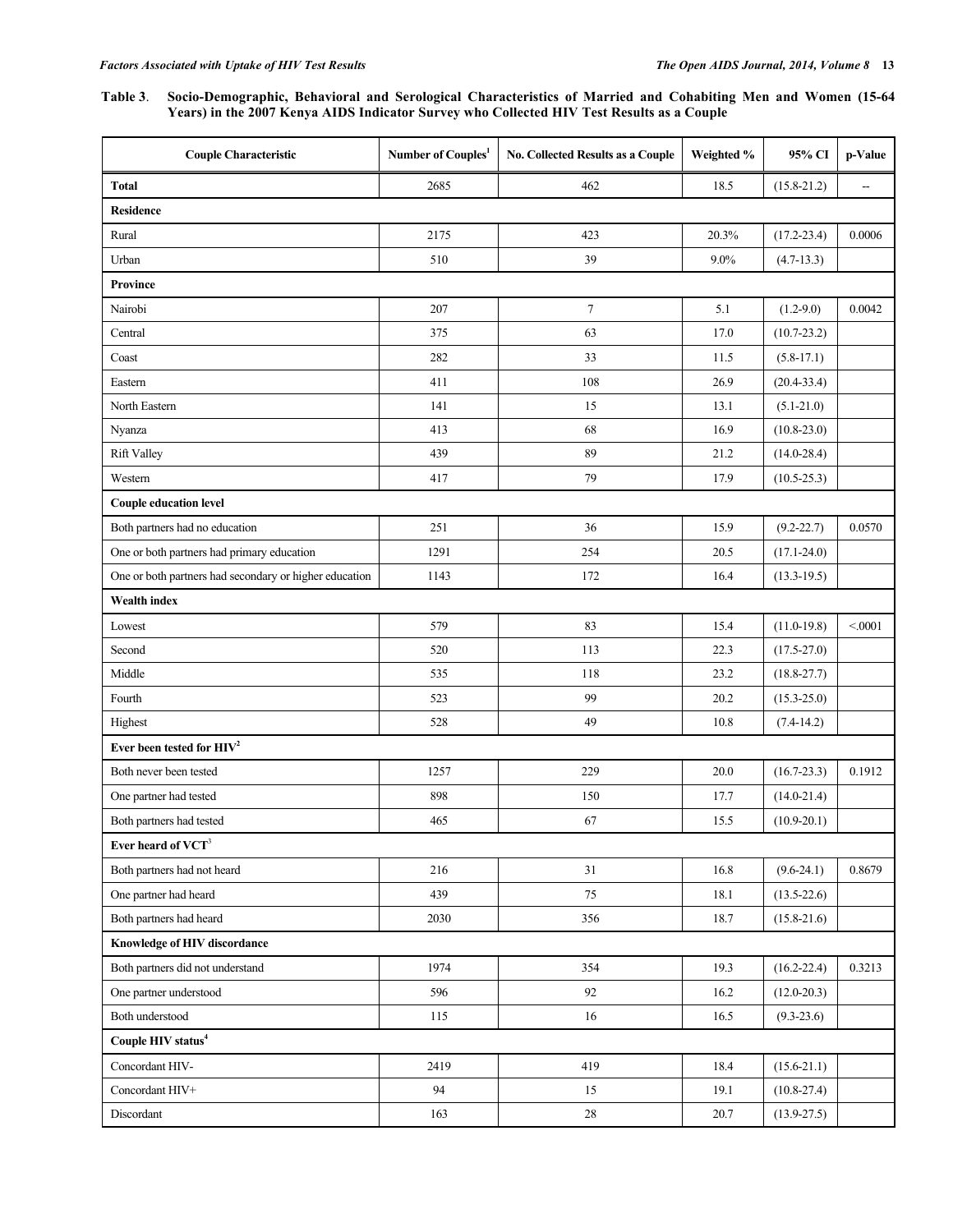#### **14** *The Open AIDS Journal, 2014, Volume 8 Mwangi et al.*

#### **(Table 3) contd…..**

| <b>Couple Characteristic</b>                | Number of Couples <sup>1</sup> | <b>No. Collected Results as a Couple</b> | Weighted % | 95% CI          | p-Value |  |  |
|---------------------------------------------|--------------------------------|------------------------------------------|------------|-----------------|---------|--|--|
| Knowledge of couple HIV status <sup>4</sup> |                                |                                          |            |                 |         |  |  |
| Correctly knew status                       | 391                            | 55                                       | 14.7       | $(10.1 - 19.2)$ | 0.2376  |  |  |
| Don't know status, concordant negative      | 1937                           | 343                                      | 19.0       | $(16.0 - 22.0)$ |         |  |  |
| Don't know status, concordant positive      | 74                             | 10                                       | 15.7       | $(8.1 - 23.2)$  |         |  |  |
| Don't know status, discordant               | 152                            | 28                                       | 22.3       | $(15.2 - 29.4)$ |         |  |  |
| Not willing to disclose status              | 122                            | 26                                       | 21.1       | $(12.0 - 30.2)$ |         |  |  |

1 Excludes 67 couples; 60 collected results with a non-KAIS partner and 7 had missing information.

<sup>2</sup>Excludes 65 couples with missing information on HIV testing.

<sup>3</sup> Adults who reported they had not heard of AIDS were classified as not having heard of VCT.

4 Excludes 9 couples with indeterminate HIV results.

#### **Table 4. Factors Associated with Collection of HIV Test Results as a Couple Among Married and Cohabiting Men and Women (15-64 Years) in 2007 Kenya AIDS Indicator Survey**

| <b>Couple Characteristic</b> | Unadjusted OR (95% CI) | p-Value                  | Adjusted OR $(95\% \text{ CI})^1$ | p-Value |  |  |
|------------------------------|------------------------|--------------------------|-----------------------------------|---------|--|--|
| <b>Residence</b>             |                        |                          |                                   |         |  |  |
| Urban                        | 1.0                    | $\overline{\phantom{a}}$ | 1.0                               | --      |  |  |
| Rural                        | $2.59(1.48-4.52)$      | 0.0008                   | $1.62(0.77-3.41)$                 | 0.2012  |  |  |
| <b>Province</b>              |                        |                          |                                   |         |  |  |
| Nairobi                      | 1.0                    | $\qquad \qquad -$        | 1.0                               | --      |  |  |
| Central                      | $3.80(1.52-9.51)$      | 0.0043                   | $1.92(0.61-5.99)$                 | 0.2625  |  |  |
| Coast                        | $2.41(0.91-6.40)$      | 0.0770                   | $1.46(0.46 - 4.58)$               | 0.5197  |  |  |
| Eastern                      | $6.84(2.87-16.29)$     | < 0001                   | $3.22(1.10-9.44)$                 | 0.0328  |  |  |
| North Eastern                | $2.79(0.96 - 8.09)$    | 0.0583                   | $1.74(0.48-6.35)$                 | 0.3995  |  |  |
| Nyanza                       | $3.78(1.52 - 9.43)$    | 0.0043                   | $1.80(0.59-5.49)$                 | 0.3002  |  |  |
| Rift Valley                  | $5.00(2.01-12.44)$     | 0.0005                   | $2.56(0.88-7.45)$                 | 0.0845  |  |  |
| Western                      | $4.06(1.58-10.48)$     | 0.0037                   | $2.00(0.61-6.56)$                 | 0.2547  |  |  |
| <b>Wealth index</b>          |                        |                          |                                   |         |  |  |
| Lowest                       | 1.0                    | $-$                      | 1.0                               |         |  |  |
| Second                       | $1.58(1.08-2.30)$      | 0.0189                   | $1.54(1.05-2.27)$                 | 0.0275  |  |  |
| Middle                       | $1.67(1.17-2.37)$      | 0.0046                   | $1.64(1.16-2.32)$                 | 0.0049  |  |  |
| Fourth                       | $1.39(0.92 - 2.10)$    | 0.1171                   | $1.44(0.94-2.21)$                 | 0.0927  |  |  |
| Highest                      | $0.67(0.42 - 1.06)$    | 0.0877                   | $1.08(0.61-1.92)$                 | 0.7948  |  |  |

1 Multivariate model controlled for all other variables in Table **4**. Couple education level and knowledge of couple HIV status were included in the model and were not significant.

While the 6-week period allowed for centralized laboratory testing and quality assurance, HIV infected participants unaware of their HIV status could have unknowingly infected sexual partners or unborn babies. Although we referred all participants for HIV testing, those in underserved areas had limited or no other options of learning their HIV status. Reducing the time between specimen collection and availability of results in health facilities is an important consideration when planning future surveys.

In Uganda, survey participants cited inconvenience, fear of stigmatization and emotional vulnerability of receiving HIV test results from public facilities as the most common reason for selecting to participate in HBTC [14]. We provided participants the option of collecting results in a health facility in a neighboring cluster and trained counselors to observe strict confidentiality. Similar concerns about confidentiality in KAIS [11] could have negatively impacted collection of results in our survey.

Our analysis has some limitations. In the couple analysis, we only included one primary partner who had taken part in KAIS since we did not collect information on non-KAIS partners. This and the fact that individuals may have accessed HIV testing services in the 6-week waiting period may explain the lower results collection rates in the survey. Despite these limitations, our analysis demonstrates the importance of availing results to survey participants and identifies key gaps in using a facility-based approach that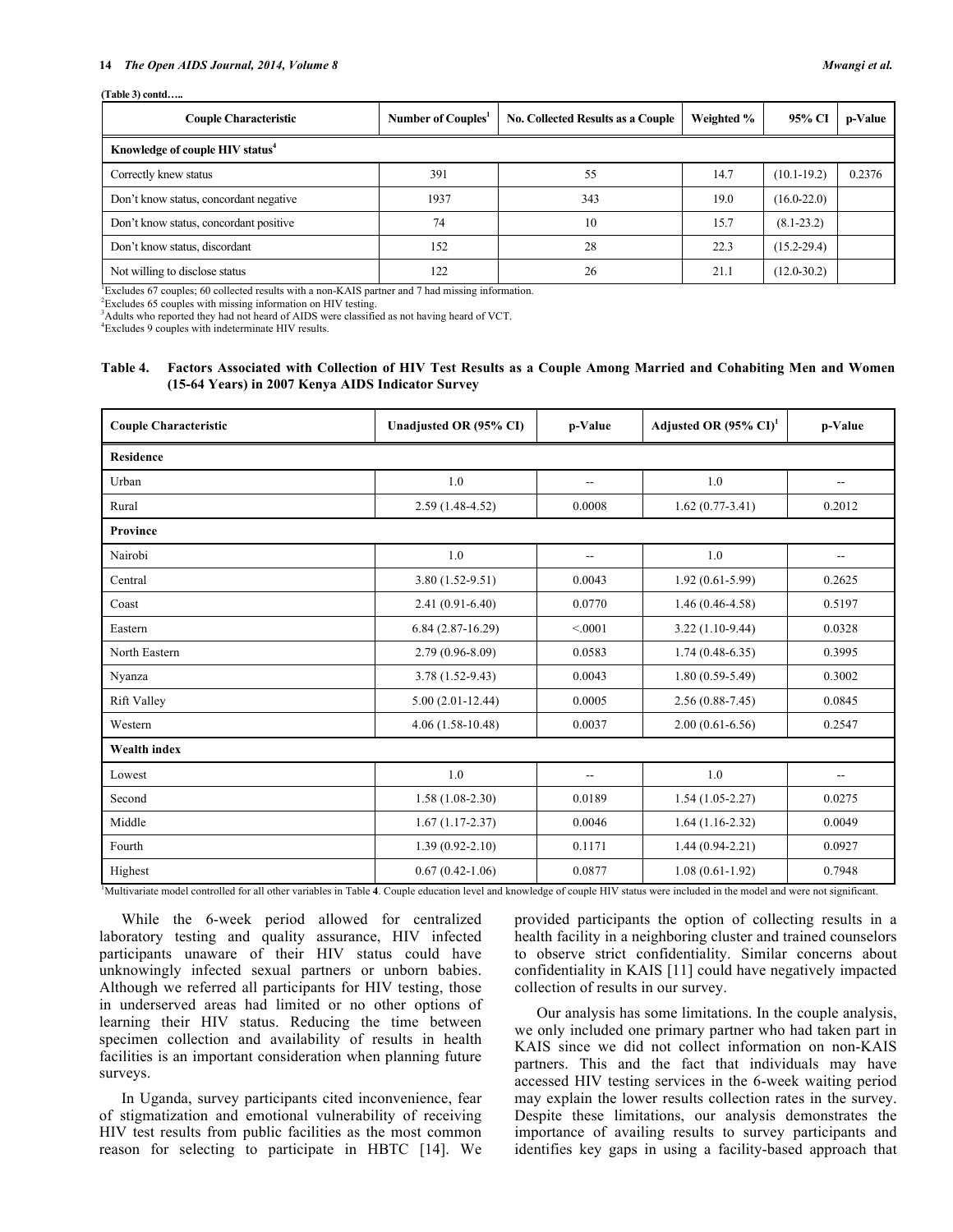will inform planning of future surveys. Our findings also demonstrate the need for countries that conduct household HIV sero-surveys to systematically analyze uptake of test results.

The ultimate goal of returning HIV test results in surveys is to facilitate access to HIV prevention, care and treatment services. Though appropriate referrals were made, the KAIS did not track uptake of referral. In Uganda, lack of HIV care and treatment services for HIV-infected participants was cited as a major drawback of providing HIV test results to survey participants [10]. As HIV surveillance and HIV service delivery become intertwined, surveys that return HIV test results should systematically monitor and evaluate current referral systems. With recent findings supporting earlier treatment [15], HIV-infected persons could seek services earlier. Systematic evaluation of referrals in surveys could help monitor this shift, in contexts where this policy is adopted. Despite the challenges in monitoring survey referrals, data from multiple countries has demonstrated that knowledge of HIV status alone reduces HIV transmission risk by up to 60%; thus HIV testing in surveys provides important HIV prevention benefits [16-18]. The low uptake of HIV test results among young people in urban areas in our analysis coupled with the high prevalence of HIV and risky sexual behaviors among individuals living in urban areas<sup>10</sup> emphasizes the need to intensify HIV testing and prevention efforts targeting youth in urban areas.

As more countries plan population-based surveys with HIV testing, developing efficient and effective approaches to increase opportunities for participants to learn their HIV status and by extension access available HIV services is critical. With the existence of behavioral and bio-medical interventions proven to prevent HIV infection and lifesaving HIV care and treatment, the benefits of returning HIV test results in surveys are considerable. Other countries may draw important lessons from KAIS 2007 which demonstrated some benefits and limitations of using a facility-based approach to returning HIV test results but also suggested that higher results uptake might occur with a home-based approach.

#### **CONFLICT OF INTEREST**

The authors confirm that this article content has no conflict of interest.

### **ACKNOWLEDGEMENTS**

We acknowledge the contribution of the 2007 KAIS technical working group, steering committee, and staff from the Kenya Ministry of Health, Kenya National AIDS Control Council, Kenya Medical Research Institute, National Coordinating Agency for Population and Development, U.S. Presidential Emergency Plan for AIDS Relief through the U.S. Centers for Disease Control and Prevention and the United States International Development Agency, the World Health Organization/UNAIDS and the University of California at San Francisco for supporting the planning and implementation of the 2007 Kenya AIDS Indicator Survey. Support for this analysis was provided by the U.S. Presidential Emergency Plan for AIDS Relief (PEPFAR) through the U.S. Centers for Disease Control and Prevention (CDC) in Kenya. Lawrence Marum provided guidance in

conceptualization of the manuscript. Vishnu Sneller, Anthony Gichangi and Samuel Mwalili reviewed and gave input on the manuscript. This work is dedicated to the Late Christopher Omollo of the Kenya National Bureau of Statistics for the lead role he played in the planning and implementation of the 2007 KAIS.

We acknowledge the significant contributions of the 2007 KAIS Study Group: Michael Arnold, Godfrey Baltazar, Isaac Baya, John Bore, Rebecca Bunnell, Sufia Dadabhai, Helen Dale, Jared Ichwara, Allen Hightower, Tura Galgalo, Catherine Gichimu, Anthony Gichangi, Reinhard Kaiser, Timothy Kellogg, George Kichamu, Andrea Kim, Evelyn Kim, Samuel Kipruto, George K'opiyo, Ernest Makokha, Barbara Marston, Lawrence Marum, Margaret Mburu, Jonathan Mermin, Joy Mirjahangir, Rex Mpazanje, Ibrahim Mohamed, Patrick Muriithi, James Muttunga, Mary Mwangi, Carol Ngare, Raymond Nyoka, Linus Odawo, Samuel Ogola, Christopher Omolo, Tom Oluoch, Ray Shiraishi, John Wanyungu and Anthony Waruru.

#### **Financial Support**

The 2007 Kenya AIDS Indicator Survey was funded by the U.S. President's Emergency Plan for AIDS Relief through the U.S. Centers for Disease Control and Prevention (CDC), Department of Health and Human Services and the U.S. Agency for International Development (USAID).

#### **DISCLAIMER**

The findings and conclusions in this paper are those of the authors and do not necessarily represent the official views of the U.S. Centers for Disease Control and Prevention or the Kenya Ministries of Health.

### **REFERENCES**

- [1] Diaz T, Carcia-Calleja JM, Ghys PD, Sabin K. Advances and future directions in HIV surveillance in low-and middle-income countries. Curr Opin HIVAIDS 2009; 4: 253-9.
- [2] Kishor S. Ethical issues related to population-based surveys with HIV testing. The Demographic and Health Surveys (DHS) Experience. Paper presented at the  $2<sup>nd</sup>$  Global HIV/AIDS Surveillance meeting, Bangkok, Thailand, March 2-5, 2009.
- [3] World Health Organization. Guiding principles on ethical issues in HIV surveillance. UNAIDS/WHO Working Group on Global HIV/AIDS and STI Surveillance. World Health Organization, 2013. Available at: http://apps.who.int/iris/bitstream/10665/90448/ 1/9789241505598\_eng.pdf
- [4] Pappas G, Hyder AA. Exploring ethical considerations for the use of biological and physiological markers in population-based surveys in less developed countries. Global Health 2005, 1: 16.
- [5] Schulte PA, Sweeney MH. Ethical considerations, confidentiality issues, rights of human subjects, and uses of monitoring data in research and regulation. Environ Health Perspect 1995; 103 (Suppl 3): 69-74.
- [6] UNAIDS/WHO. Ethics in HIV surveillance Consultation Meeting I: World Health Organization Headquarters, Geneva, Switzerland 2009.
- [7] Diaz T. Ethical issues surrounding unlinked anonymous HIV testing surveillance and survey activities in developing countries. Reference available from: URL 'med.brown.edu/.../Background% 20Ethics%20Consult%20Concept%20P'.
- [8] Mishra V, Vaessen M, Boerma JT, *et al*. HIV testing in national population-based surveys: experience from demographic and health surveys. Bull World Health Org 2006; 84 (7): 537-45.
- [9] Central Bureau of Statistics (CBS) [Kenya], Ministry of Health (MOH) [Kenya], and ORC Macro. Kenya Demographic and Health Survey 2003, 2004.